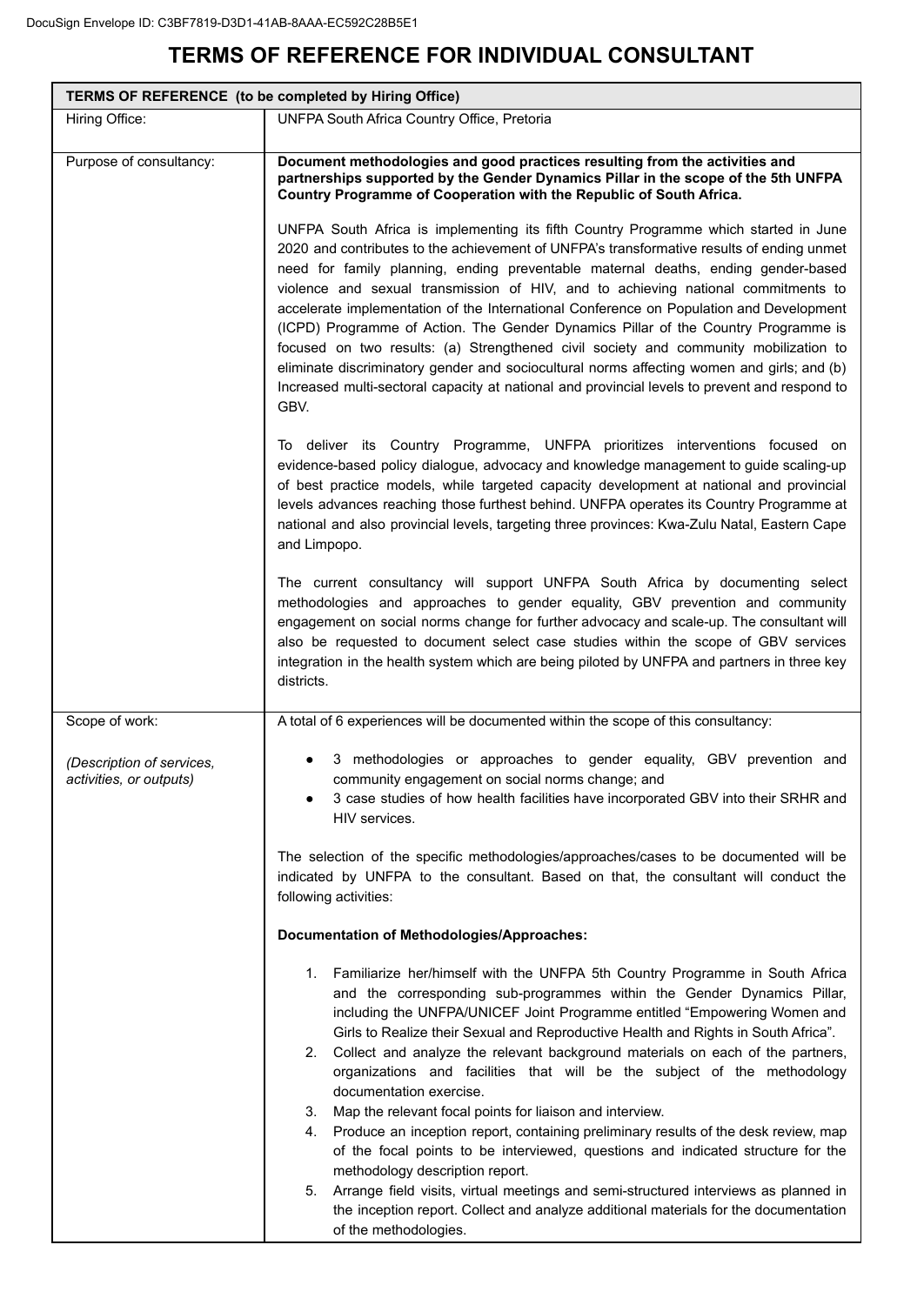|                                                                                   | Produce 3 reports, each containing documentation of one methodology/approach.<br>6.<br>Suggested sections include: Introduction and objectives of the documentation<br>exercise; Methodology of collection of data; Preliminary Results (including context<br>of the action, description of the initiative, results, innovations identified, lessons<br>learned); Annexes (list of interviewees, questions used for interview, pictures and<br>references list).<br><b>Documentation of case studies:</b>                                                                                                                                                                                                                                                                                                                                                                                                                                                                                                                                                                                                                                                                                                                                                                                                                                                                                                                                                                    |
|-----------------------------------------------------------------------------------|------------------------------------------------------------------------------------------------------------------------------------------------------------------------------------------------------------------------------------------------------------------------------------------------------------------------------------------------------------------------------------------------------------------------------------------------------------------------------------------------------------------------------------------------------------------------------------------------------------------------------------------------------------------------------------------------------------------------------------------------------------------------------------------------------------------------------------------------------------------------------------------------------------------------------------------------------------------------------------------------------------------------------------------------------------------------------------------------------------------------------------------------------------------------------------------------------------------------------------------------------------------------------------------------------------------------------------------------------------------------------------------------------------------------------------------------------------------------------|
|                                                                                   |                                                                                                                                                                                                                                                                                                                                                                                                                                                                                                                                                                                                                                                                                                                                                                                                                                                                                                                                                                                                                                                                                                                                                                                                                                                                                                                                                                                                                                                                              |
|                                                                                   | Familiarize her/himself with the UNFPA 5th Country Programme in South Africa<br>7.<br>and the corresponding sub-programmes within the Gender Dynamics Pillar,<br>including the UNFPA/UNICEF Joint Programme entitled "Empowering Women and<br>Girls to Realize their Sexual and Reproductive Health and Rights in South Africa".<br>Collect and analyze the relevant background materials on each of the partners,<br>8.<br>organizations and facilities that will be the subject of the case study exercise.<br>Map the relevant focal points for liaison and interview.<br>9.<br>10. Produce an inception report, containing preliminary results of the desk review, map<br>of the focal points to be interviewed, research questions and detailed activity plan<br>and timelines for completion of the case studies.<br>11. Arrange for visits, virtual meetings and semi-structured interviews as planned in the<br>inception report. Collect and analyze additional documentation for the production of<br>the case studies.<br>12. Produce 3 case studies, including the following sections: Introduction and<br>objectives of the case study; Methodology; Preliminary Results (including context<br>of the action, description of the initiative, results, innovations identified, lessons<br>learned); Annexes (list of interviewees, questions used for interview, pictures and<br>references list).<br>13. Produce a 2-page executive summary of each case study. |
|                                                                                   |                                                                                                                                                                                                                                                                                                                                                                                                                                                                                                                                                                                                                                                                                                                                                                                                                                                                                                                                                                                                                                                                                                                                                                                                                                                                                                                                                                                                                                                                              |
| Duration and working<br>schedule:                                                 | The consultancy will have a duration of maximum 10 months (November 2021 - September<br>2022).                                                                                                                                                                                                                                                                                                                                                                                                                                                                                                                                                                                                                                                                                                                                                                                                                                                                                                                                                                                                                                                                                                                                                                                                                                                                                                                                                                               |
| Place where services are to<br>be delivered:                                      | The consultancy will be primarily home-based, with field visits to the relevant partners,<br>facilities and organizations as needed.                                                                                                                                                                                                                                                                                                                                                                                                                                                                                                                                                                                                                                                                                                                                                                                                                                                                                                                                                                                                                                                                                                                                                                                                                                                                                                                                         |
| Delivery dates and how work<br>will be delivered (e.g.                            | All products will be delivered via electronic means (email). The consultant is expected to<br>deliver the following products by the indicated dates:                                                                                                                                                                                                                                                                                                                                                                                                                                                                                                                                                                                                                                                                                                                                                                                                                                                                                                                                                                                                                                                                                                                                                                                                                                                                                                                         |
| electronic, hard copy etc.):<br>Monitoring and progress                           | By 10 December 2021: two inception reports relating to the<br>methodology/approach documentation exercise (20% of payment);<br>By 29 February 2022: two draft reports - each containing documentation of one<br>methodology/approach for UNFPA's and partners review and feedback (20% of<br>payment);<br>By 30 April 2022: two final reports - each containing documentation of one<br>$\bullet$<br>methodology/approach - this final version must incorporate the feedback provided<br>by UNFPA and partners; and three inception reports relating to the case studies<br>$(20\% \text{ of payment});$<br>By 31 August 2022: three draft reports - each containing one case study for<br>UNFPA's review and feedback; (20% of payment);<br>By 30 September 2022: three final reports - each containing one case study - this<br>final version must incorporate the feedback provided by UNFPA. Each of the final<br>reports must be accompanied by a 2-page executive summary of each case study.<br>(20% of payment).<br>Monthly meetings will be held between the consultant and UNFPA to provide feedback on                                                                                                                                                                                                                                                                                                                                                            |
| control, including reporting<br>requirements, periodicity<br>format and deadline: | progress, get guidance from UNFPA on the conduction of activity, as well as to address any<br>questions that may arise during the conduction of the work. It is the responsibility of the<br>consultant to proactively propose a monthly calendar of meetings for UNFPA, and document<br>the discussions and recommendations for follow-up.                                                                                                                                                                                                                                                                                                                                                                                                                                                                                                                                                                                                                                                                                                                                                                                                                                                                                                                                                                                                                                                                                                                                  |
|                                                                                   | The products will be reviewed and appraised by UNFPA for approval and payment. The<br>edits and inputs provided need to be considered in the final revisions and generation of final<br>versions of the products. The consultant must submit the products in Word version (.doc or<br>docx) within the stipulated timelines.                                                                                                                                                                                                                                                                                                                                                                                                                                                                                                                                                                                                                                                                                                                                                                                                                                                                                                                                                                                                                                                                                                                                                 |
| Supervisory arrangements:                                                         | The consultant will work under the direct supervision of the Gender Policy & Advocacy<br>Specialist and Gender M&E Analyst, in UNFPA Pretoria Office.                                                                                                                                                                                                                                                                                                                                                                                                                                                                                                                                                                                                                                                                                                                                                                                                                                                                                                                                                                                                                                                                                                                                                                                                                                                                                                                        |